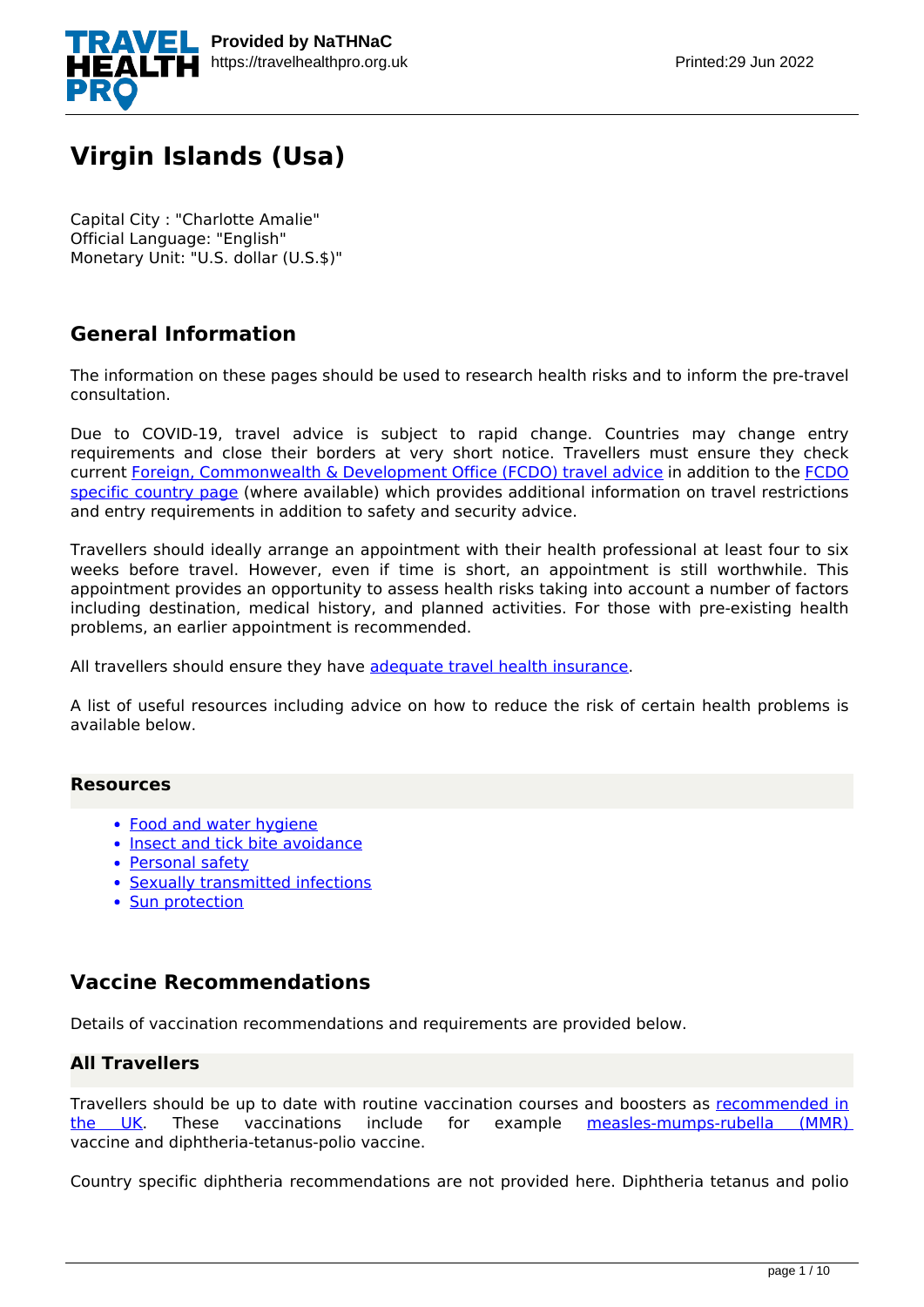

are combined in a single vaccine in the UK. Therefore, when a tetanus booster is recommended for travellers, diphtheria vaccine is also given. Should there be an outbreak of diphtheria in a country, diphtheria vaccination guidance will be provided.

Those who may be at increased risk of an infectious disease due to their work, lifestyle choice, or certain underlying health problems should be up to date with additional recommended vaccines. See the individual chapters of the 'Green Book' [Immunisation against infectious disease](https://www.gov.uk/government/collections/immunisation-against-infectious-disease-the-green-book) for further details.

# **Certiificate Requirements**

There are no certificate requirements under International Health Regulations.

#### **Most Travellers**

The vaccines in this section are recommended for most travellers visiting this country. Information on these vaccines can be found by clicking on the blue arrow. Vaccines are listed alphabetically.

# **Tetanus**

Tetanus is caused by a toxin released from *Clostridium tetani* and occurs worldwide. Tetanus bacteria are present in soil and manure and may be introduced through open wounds such as a puncture wound, burn or scratch.

#### **Prevention**

Travellers should thoroughly clean all wounds and seek appropriate medical attention.

# **Tetanus vaccination**

- Travellers should have completed a primary vaccination course according to the UK schedule.
- If travelling to a country where medical facilities may be limited, a booster dose of a tetanuscontaining vaccine is recommended if the last dose was more than ten years ago even if five doses of vaccine have been given previously.

[Tetanus in brief](https://travelhealthpro.org.uk/disease/168/tetanus)

# **Some Travellers**

The vaccines in this section are recommended for some travellers visiting this country. Information on when these vaccines should be considered can be found by clicking on the arrow. Vaccines are listed alphabetically.

# **Hepatitis A**

Hepatitis A is a viral infection transmitted through contaminated food and water or by direct contact with an infectious person. Symptoms are often mild or absent in young children, but the disease becomes more serious with advancing age. Recovery can vary from weeks to months. Following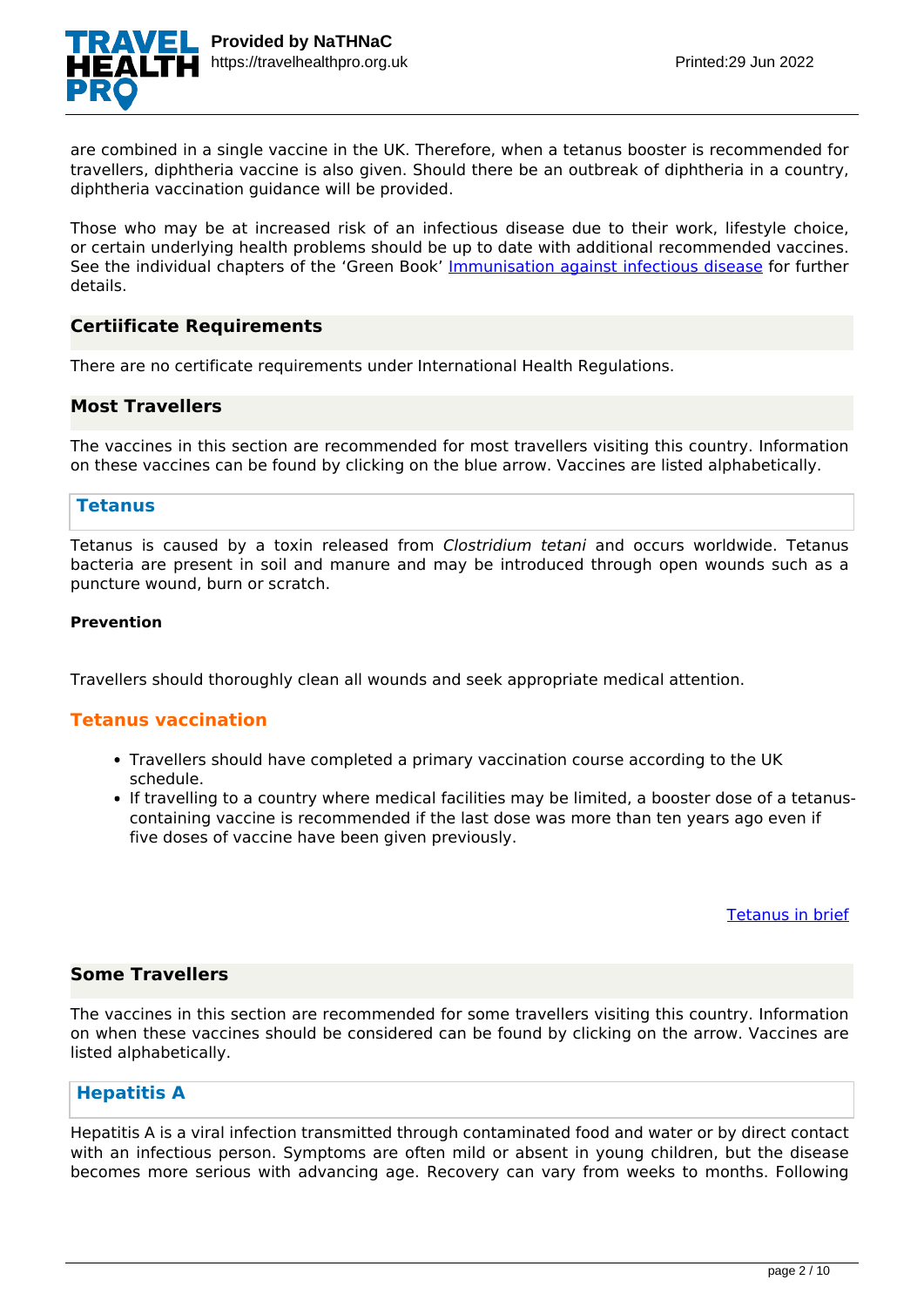

hepatitis A illness immunity is lifelong.

Those at increased risk include travellers visiting friends and relatives, long-stay travellers, and those visiting areas of poor sanitation.

#### **Prevention**

All travellers should take care with personal, food and water hygiene.

# **Hepatitis A vaccination**

Vaccination is recommended for those whose activities put them at increased risk. This includes:

- those who are staying with or visiting the local population.
- frequent and/or long-stay travellers to areas where sanitation and food hygiene are likely to be poor.
- adventure travellers visiting rural areas and staying in basic accommodation such as backpackers.
- those with existing medical conditions such as liver disease or haemophilia.
- men who have sex with men.
- injecting drug users.
- those who may be exposed to the virus through their work.
- those going to areas of hepatitis A outbreaks who have limited access to safe water and medical care.

[Hepatitis A in brief](https://travelhealthpro.org.uk/disease/70/hepatitis-a)

# **Hepatitis B**

Hepatitis B is a viral infection; it is transmitted by exposure to infected blood or body fluids. This mostly occurs during sexual contact or as a result of blood-to-blood contact (for example from contaminated equipment during medical and dental procedures, tattooing or body piercing procedures, and sharing of intravenous needles). Mothers with the virus can also transmit the infection to their baby during childbirth.

### **Hepatitis B in Virgin Islands (USA)**

2% or more of the population are known or thought to be persistently infected with the hepatitis B virus (intermediate/high prevalence).

#### **Prevention**

Travellers should avoid contact with blood or body fluids. This includes:

- avoiding unprotected sexual intercourse.
- avoiding tattooing, piercing, public shaving, and acupuncture (unless sterile equipment is used).
- not sharing needles or other injection equipment.
- following universal precautions if working in a medical/dental/high risk setting.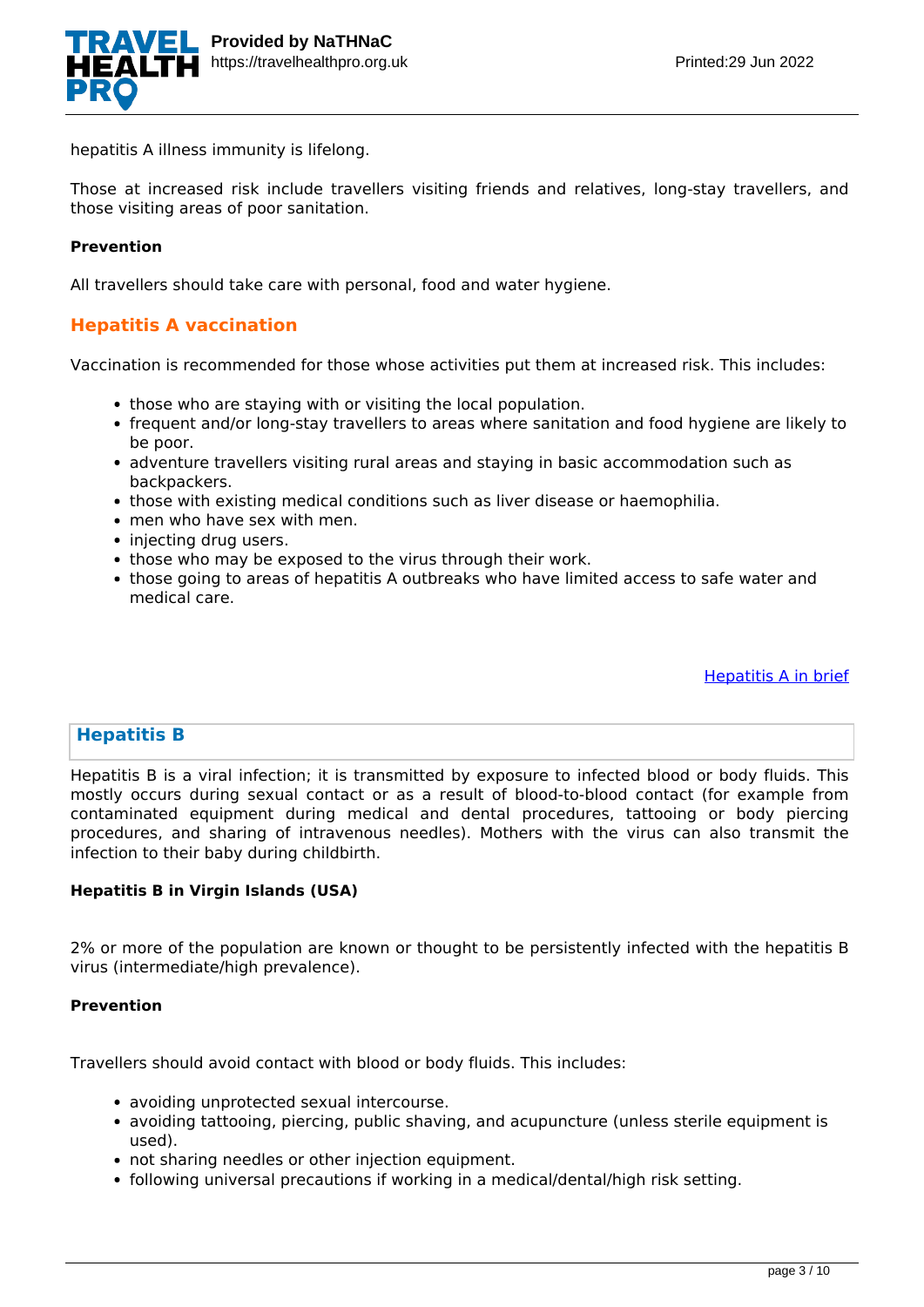

A sterile medical equipment kit may be helpful when travelling to resource poor areas.

# **Hepatitis B vaccination**

Vaccination could be considered for all travellers, and is recommended for those whose activities or medical history put them at increased risk including:

- those who may have unprotected sex.
- those who may be exposed to contaminated needles through injecting drug use.
- those who may be exposed to blood or body fluids through their work (e.g. health workers).
- those who may be exposed to contaminated needles as a result of having medical or dental care e.g. those with pre-existing medical conditions and those travelling for medical care abroad including those intending to receive renal dialysis overseas.
- long-stay travellers.
- those who are participating in contact sports.
- families adopting children from this country.

[Hepatitis B in brief](https://travelhealthpro.org.uk/disease/71/hepatitis-b)

# **Rabies (Bat Lyssavirus)**

Although rare, bat lyssaviruses (bat rabies) can be transmitted to humans or other animals following contact with the saliva of an infected bat most often by a bite. The disease can also be transmitted if the saliva of an infected bat gets into open wounds or mucous membranes (such as on the eye, nose or mouth). Bat lyssaviruses can cause disease in humans that is indistinguishable from rabies.

Symptoms can take some time to develop, but when they do the condition is almost always fatal.

The risk to most travellers is low. However, it is increased for certain occupations for example bat handlers and veterinarians, or certain activities such as caving.

#### **Bat Lyssavirus in Virgin Islands (USA)**

Rabies has not been reported in this country; therefore most travellers are considered to be at low risk. However, bats may carry bat lyssavirus (bat rabies).

#### **Prevention**

- Travellers should avoid contact with bats. Bites from bats are frequently unrecognised. Rabies-like disease caused by bat lyssaviruses is preventable with prompt post-exposure rabies management.
- Following a possible exposure, wounds should be thoroughly cleansed and an urgent local medical assessment sought, even if the wound appears trivial. Although rabies has not been reported in other animals in this country, it is sensible to seek prompt medical advice if bitten or scratched. It is possible, although very rare for bats to pass rabies like viruses to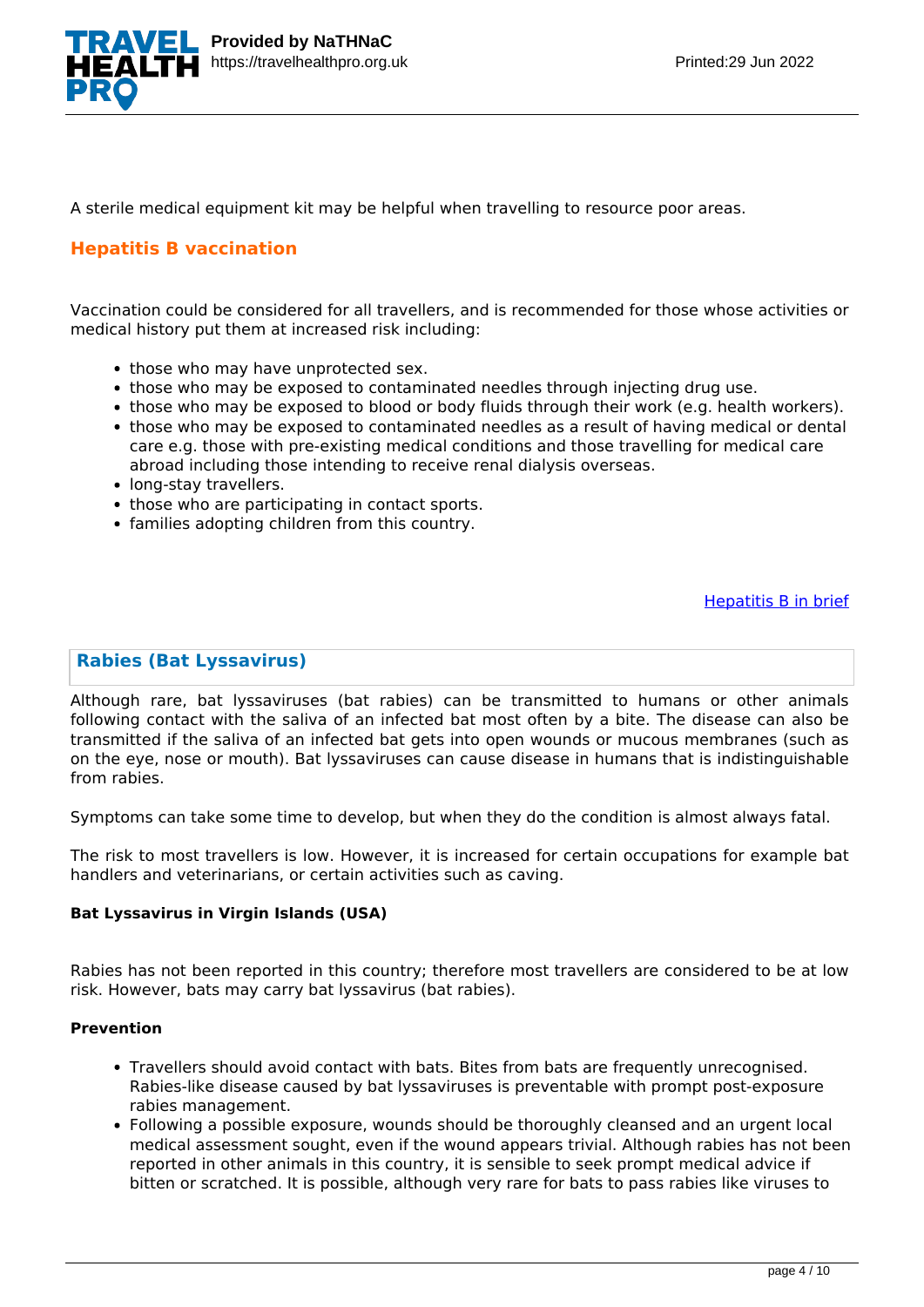

other animals including pets.

• Post-exposure treatment and advice should be in accordance with national quidelines.

# **Rabies vaccination**

- A full course of pre-exposure vaccines simplifies and shortens the course of post-exposure treatment and removes the need for rabies immunoglobulin which is in short supply worldwide.
- Pre-exposure rabies vaccinations are recommended for those who are at increased risk due to their work (e.g. laboratory staff working with the virus and those working with bats).
- Pre-exposure vaccines could be considered for those whose activities put them at increased risk of exposure to bats.

[Rabies in brief](https://travelhealthpro.org.uk/disease/148/rabies)

# **Other Risks**

There are some risks that are relevant to all travellers regardless of destination. These may for example include road traffic and other accidents, diseases transmitted by contaminated food and water, sexually transmitted infections, or health issues related to the heat or cold.

Some additional risks (which may be present in all or part of this country) are mentioned below and are presented alphabetically. Select risk to expand information.

# **Biting insects or ticks**

Insect or tick bites can cause irritation and infections of the skin at the site of a bite. They can also spread certain diseases.

#### **Diseases in Caribbean**

There is a risk of insect or tick-borne diseases in some areas of the Caribbean. This includes diseases such as [chikungunya](https://travelhealthpro.org.uk/factsheet/27/chikungunya) and [West Nile virus](https://travelhealthpro.org.uk/factsheet/47/west-nile-virus).

#### **Prevention**

- All travellers should avoid insect and tick bites day and night.
- There are no vaccinations (or medications) to prevent these diseases.

Further information about specific insect or tick-borne diseases for this country can be found, if appropriate on this page, in other sections of the country information pages and the [insect and tick](https://travelhealthpro.org.uk/factsheet/38/insect-and-tick-bite-avoidance) [bite avoidance factsheet](https://travelhealthpro.org.uk/factsheet/38/insect-and-tick-bite-avoidance).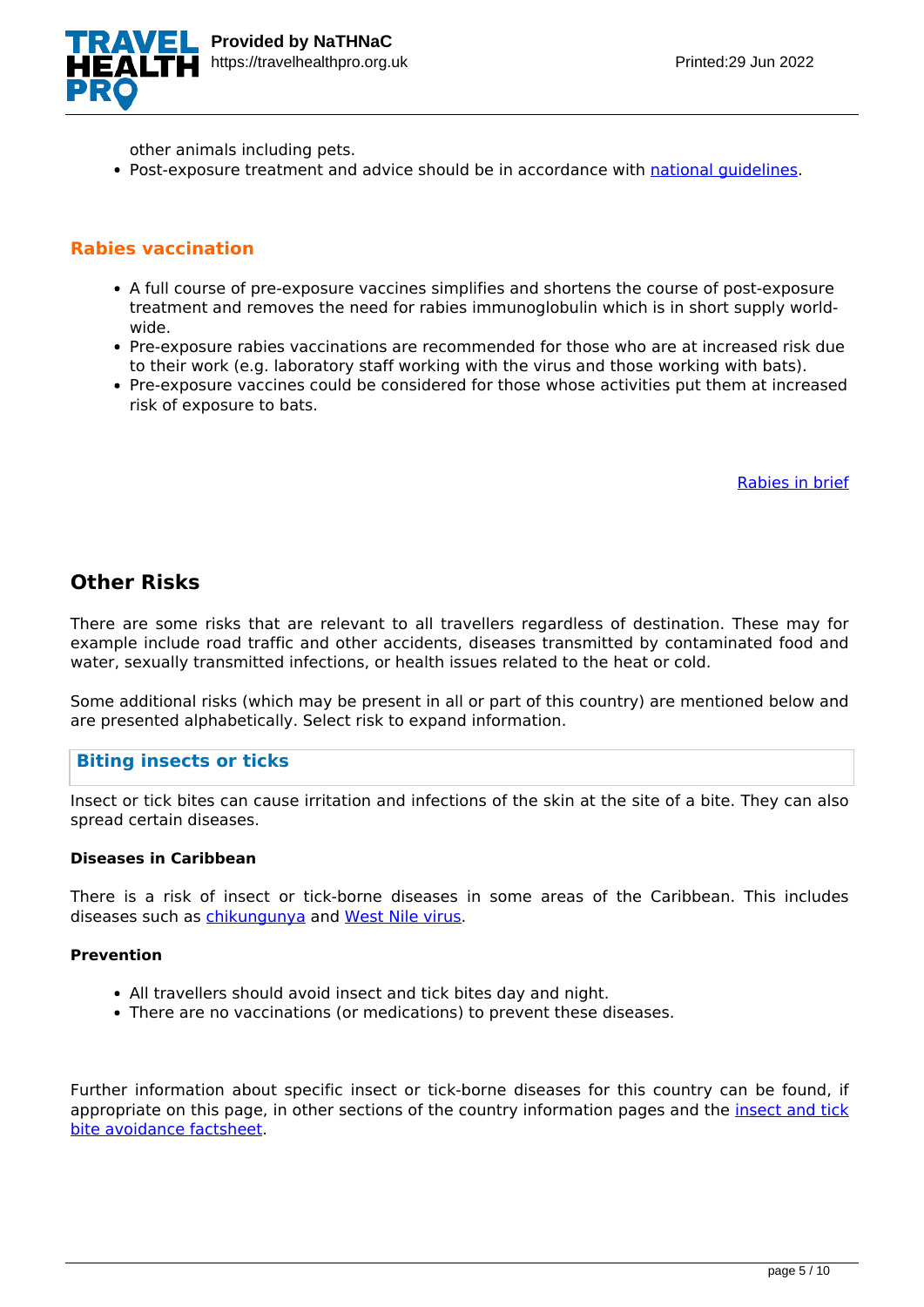

# **Dengue**

Dengue is a viral infection transmitted by mosquitoes which predominantly feed between dawn and dusk. It causes a flu-like illness, which can occasionally develop into a more serious life-threatening form of the disease. Severe dengue is rare in travellers.

The mosquitoes that transmit dengue are most abundant in towns, cities and surrounding areas. All travellers to dengue areas are at risk.

#### **Dengue in Virgin Islands (USA)**

There is a risk of dengue in this country.

#### **Prevention**

- All travellers should avoid mosquito bites particularly between dawn and dusk.
- There is currently no medication or vaccination available for travellers to prevent dengue.

[Dengue in brief](https://travelhealthpro.org.uk/disease/42/dengue)

#### **Influenza**

Seasonal influenza is a viral infection of the respiratory tract and spreads easily from person to person via respiratory droplets when coughing and sneezing. Symptoms appear rapidly and include fever, muscle aches, headache, malaise (feeling unwell), cough, sore throat and a runny nose. In healthy individuals, symptoms improve without treatment within two to seven days. Severe illness is more common in those aged 65 years or over, those under 2 years of age, or those who have underlying medical conditions that increase their risk for complications of influenza.

#### **Seasonal influenza in Virgin Islands (USA)**

Seasonal influenza occurs throughout the world. In the northern hemisphere (including the UK), most influenza occurs from as early as October through to March. In the southern hemisphere, influenza mostly occurs between April and September. In the tropics, influenza can occur throughout the year.

#### **Prevention**

All travellers should:

- Avoid close contact with symptomatic individuals
- Avoid crowded conditions where possible
- Wash their hands frequently
- Practise 'cough hygiene': sneezing or coughing into a tissue and promptly discarding it safely, and washing their hands
- Avoid travel if unwell with influenza-like symptoms
- $\bullet$  A vaccine is available in certain circumstances (see below)\*

#### **\*In the UK, seasonal influenza vaccine is offered routinely each year to those at higher risk**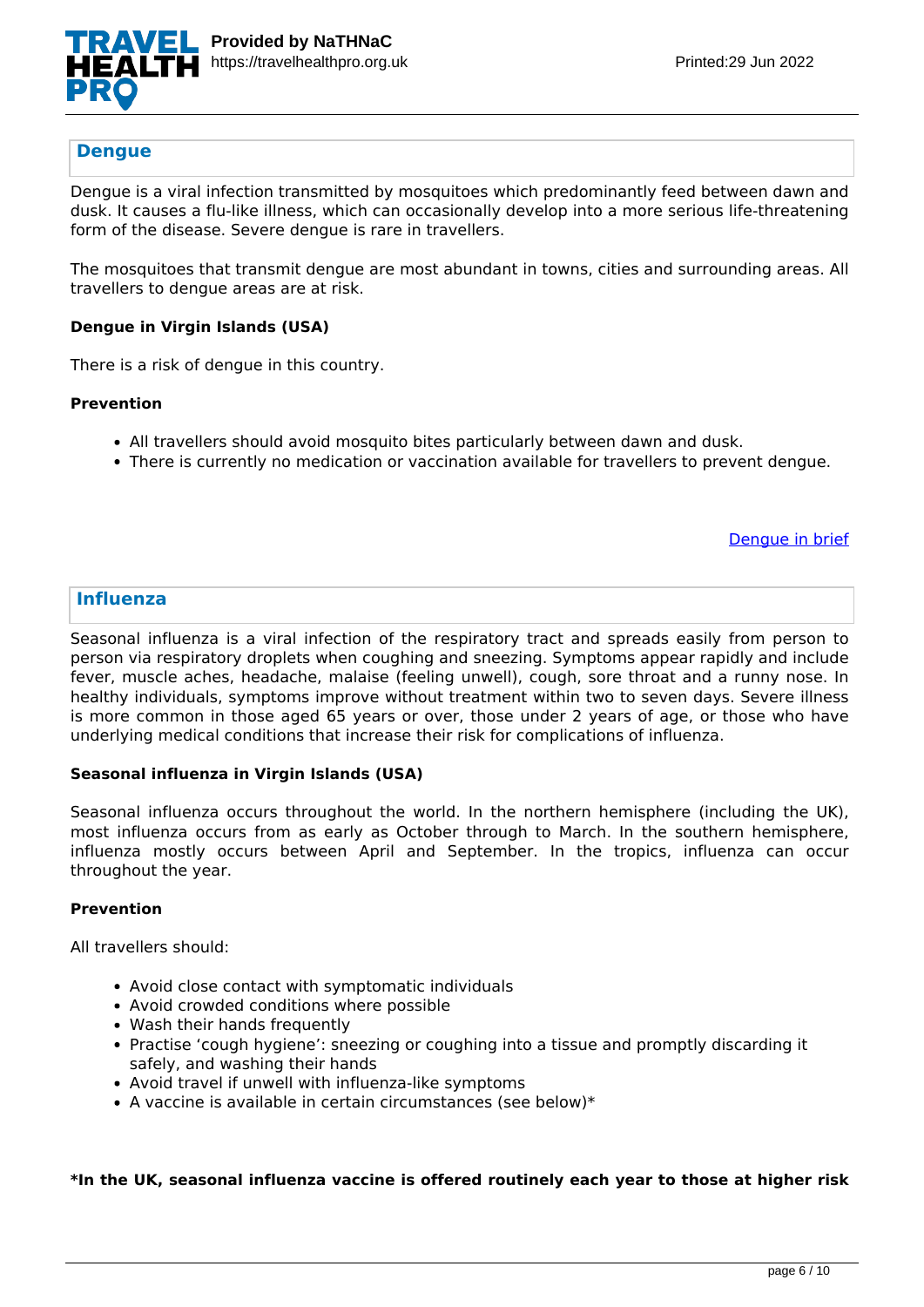

#### **of developing of severe disease following influenza infection, and certain additional groups such as healthcare workers and children as part of the UK national schedule (see** [information](https://www.gov.uk/government/publications/influenza-the-green-book-chapter-19) [on vaccination](https://www.gov.uk/government/publications/influenza-the-green-book-chapter-19)**). For those who do not fall into these groups, vaccination may be available privately.**

If individuals at higher risk of severe disease following influenza infection are travelling to a country when influenza is likely to be circulating they should ensure they received a flu vaccination in the previous 12 months.

The vaccine used in the UK protects against the strains predicted to occur during the winter months of the northern hemisphere. It is not possible to obtain vaccine for the southern hemisphere in the UK, but the vaccine used during the UK influenza season should still provide important protection against strains likely to occur during the southern hemisphere influenza season, and in the tropics.

#### **Avian influenza**

Avian influenza viruses can rarely infect and cause disease in humans. Such cases are usually associated with close exposure to infected bird or animal populations. Where appropriate, information on these will be available in the outbreaks and news sections of the relevant country pages. Seasonal influenza vaccines will not provide protection against avian influenza.

#### [Avian influenza in brief](https://travelhealthpro.org.uk/disease/216/avian-influenza-bird-flu)

# **Outdoor air quality**

Poor air quality is a significant public health problem in many parts of the world. Exposure to high levels of air pollution over short time periods (e.g. minutes/hours/days) and longer time periods (e.g. years) is linked to many different acute and chronic health problems. These effects are mainly on the respiratory (lungs and airways) and cardiovascular (heart function and blood circulation) systems.

Current information on world air quality is available from the [world air quality index project](http://aqicn.org/map/world/).

#### **Prevention**

Travellers with health problems that might make them more vulnerable to the effects of air pollution who are travelling to areas of high pollution should:

- discuss their travel plans with their doctor, and carry adequate supplies of their regular medication
- take sensible precautions to minimise their exposure to high levels of air pollution
- check local air quality data and amend their activities accordingly
- take notice of any health advisories published by the local Ministry of Health and Department for Environment, and follow the guidance provided.

It is unclear if face masks are beneficial at reducing exposure and may make breathing more difficult for those with pre-existing lung conditions. Those who choose to use one should make sure that the mask fits well and know how to wear it properly.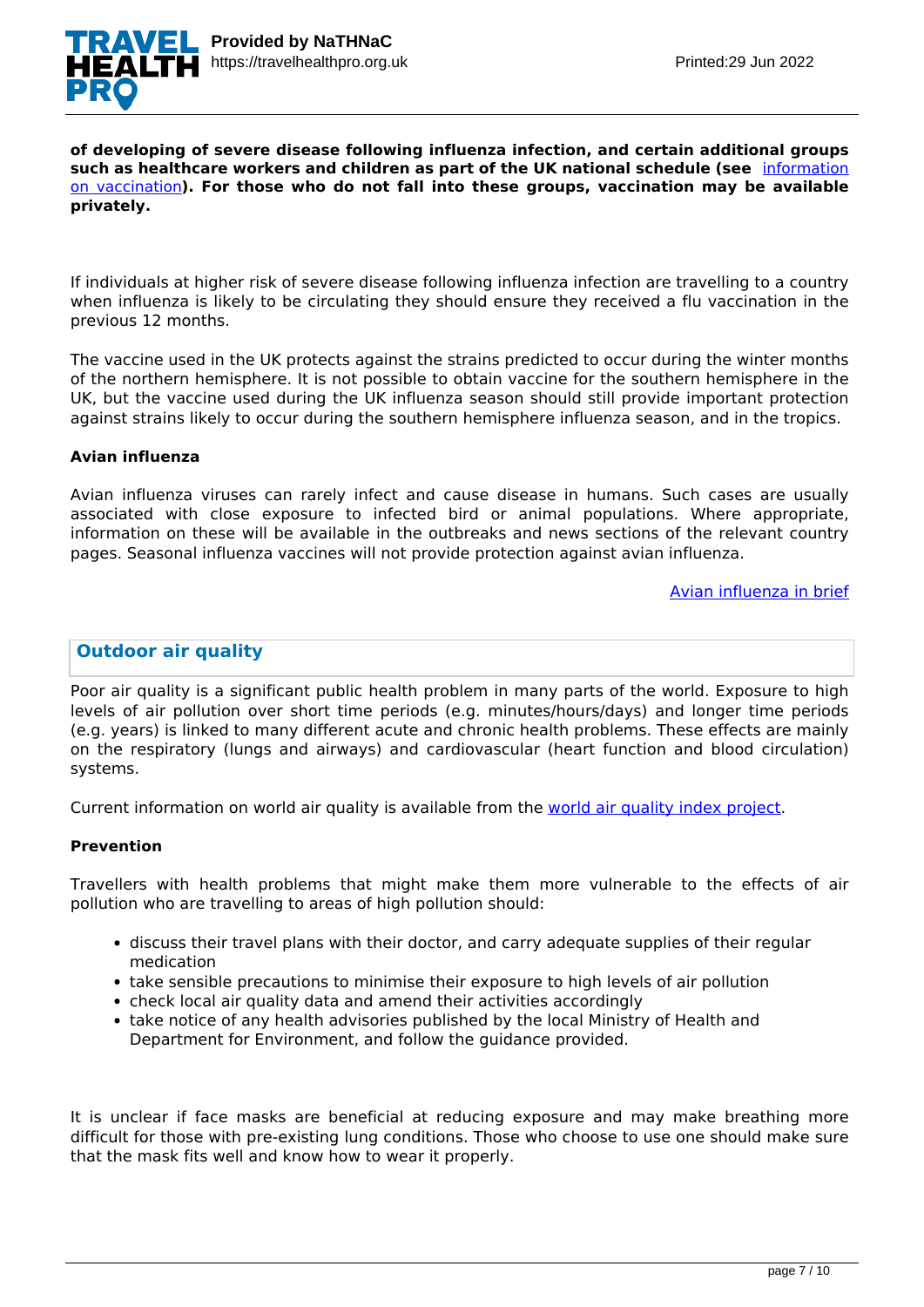

[Outdoor air quality in brief](https://travelhealthpro.org.uk/disease/219/outdoor-air-quality)

# **Zika Virus**

Zika virus (ZIKV) is a viral infection transmitted by mosquitoes which predominantly feed between dawn and dusk. A small number of cases of sexual transmission of ZIKV have also been reported. Most people infected with ZIKV have no symptoms. When symptoms do occur they are usually mild and short-lived. Serious complications and deaths are not common. However, ZIKV is a cause of Congenital Zika Syndrome (microcephaly and other congenital anomalies) and neurological complications such as Guillain-Barré syndrome.

#### **Zika virus in Virgin Islands (USA)**

There is a risk of ZIKV in this country. Details of specific affected areas within this country are not available. **Pregnant women should consider avoiding travel** to this country until after the pregnancy. In the event that travel is unavoidable, the pregnant traveller must be informed of the risks which ZIKV presents.

#### **Prevention**

- All travellers should avoid mosquito bites particularly between dawn and dusk.
- There is no vaccination or medication to prevent ZIKV infection.
- Women should avoid becoming pregnant while travelling in this country, and for 2 months (8 weeks) after their last possible ZIKV exposure\* (see below if male partner has travelled).
- If a woman develops symptoms compatible with ZIKV infection, it is recommended she avoids becoming pregnant for a further 2 months following recovery.
- Pregnant women who visited this country while pregnant, or who become pregnant within 2 months after their last possible ZIKV exposure\*, should contact their GP, obstetrician or midwife for further advice, even if they have not been unwell.

Please note screening of returning travellers without ZIKV symptoms is not available on the NHS. Couples planning pregnancy in the very near future should consider whether they should avoid travel to a country or area with risk of ZIKV, rather than delay conception for the recommended period (see below) after travel. This particularly includes couples in assisted fertility programmes.

# **Prevention of sexual transmission**

Couples should follow *[guidance on prevention of sexual transmission of ZIKV](https://www.gov.uk/guidance/zika-virus-preventing-infection-by-sexual-transmission)* and avoid conception as follows:

- If both partners travelled, for 3 months after last possible ZIKV exposure\*
- Male traveller only, for 3 months after last possible ZIKV exposure\*
- Female traveller only, for 2 months after last possible ZIKV exposure\*

See [further information for pregnant women, their partners and couples planning pregnancy](https://www.gov.uk/government/publications/zika-virus-sexual-transmission-advice-algorithm).

**\*Last possible Zika virus exposure is defined as the later of either the date of leaving a country or area with risk for ZIKV transmission, or the date on which unprotected sexual contact with a potentially infectious partner took place.**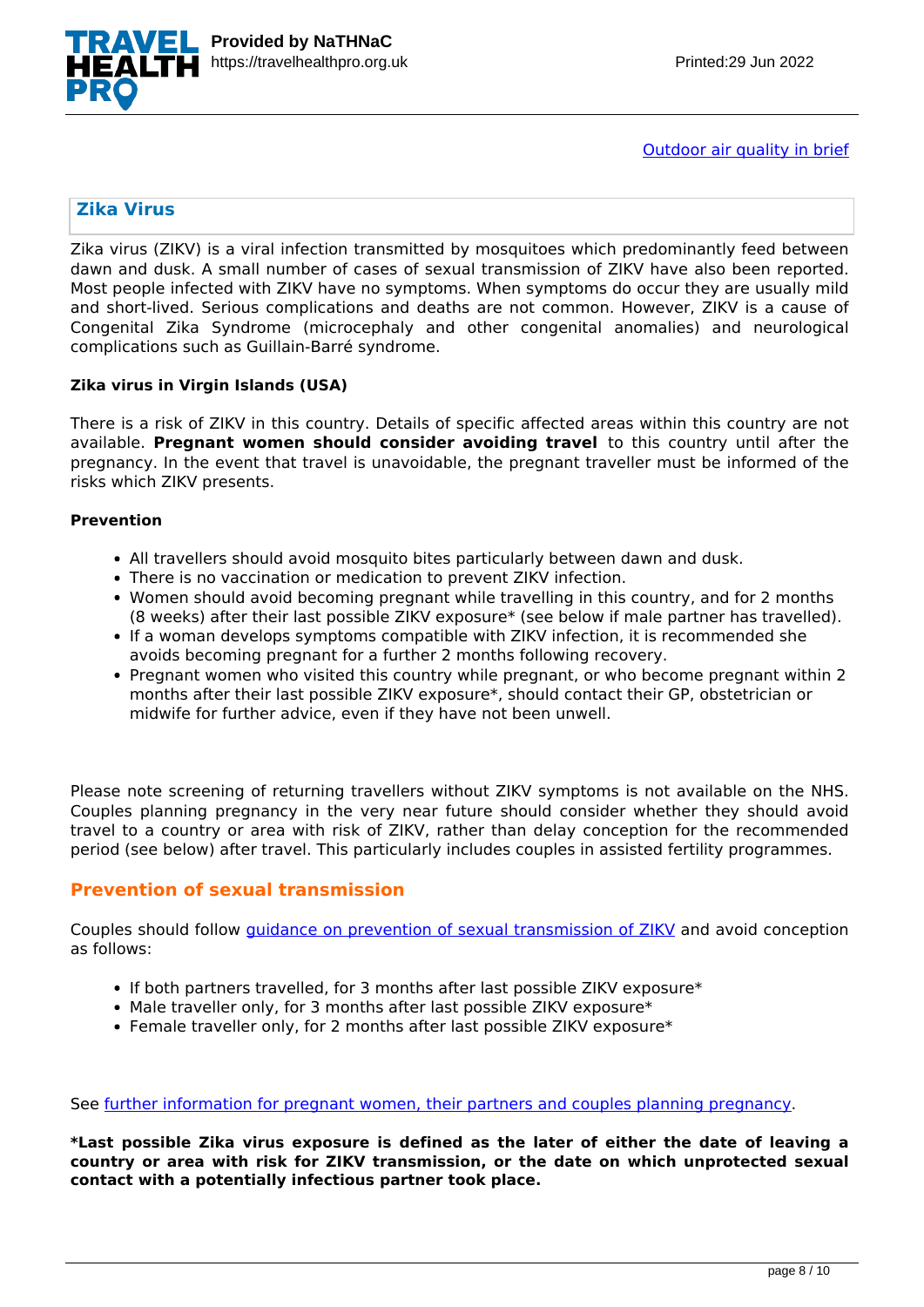

See [detailed guidance on factors to consider when assessing the risk of ZIKV.](https://travelhealthpro.org.uk/factsheet/5/zika--risk-assessment)

[Zika virus in brief](https://travelhealthpro.org.uk/disease/196/zika-virus)

# **Covid-19**

COVID-19 disease is caused by the coronavirus SARS-CoV2. The main symptoms of COVID-19 are a new continuous cough, a high temperature, and a loss of, or change in, normal sense of taste or smell. Symptoms range from mild to life-threatening. Older people and [those with underlying health](https://www.nhs.uk/conditions/coronavirus-covid-19/people-at-higher-risk/) [problems](https://www.nhs.uk/conditions/coronavirus-covid-19/people-at-higher-risk/) are more likely to develop severe disease.

COVID-19 is spread through close contact with people who have the virus. It is mainly transmitted from person to person by breathing in droplets produced when someone infected with the virus breathes, speaks, coughs or sneezes. It is also spread by touching the infected droplets on surfaces, then touching the eyes, nose or mouth.

COVID-19 vaccines provide high levels of protection against severe illness, hospitalisation, or dying from the virus. Vaccination against COVID-19 reduces, but does not eliminate the risk of infection, so social distancing and personal and respiratory hygiene remain important interventions, particularly during overseas travel.

Travellers should always check the UK Foreign, Commonwealth & Development Office (FCDO) travel advice and their [country-specific pages](https://www.gov.uk/foreign-travel-advice) for the latest COVID-19 travel advisories which may include information on travel restrictions, quarantine, COVID-19 testing or vaccination requirements. This includes considering the recommendations and requirements for any transit countries.

Travellers should be aware that COVID-19 case numbers in individual countries/areas can increase rapidly, and healthcare capacity and country requirements can change at short notice.

# **Covid-19 In Virgin Islands (Usa)**

Most countries worldwide present a risk of exposure to COVID-19. The risk of COVID-19, public health policy, and travel advice or restrictions may change quickly, therefore travellers should ensure they have access to up to date information on COVID-19 and be prepared for rapid changes in guidance both before and during travel.

All travellers should check the FCDO travel advice and carefully consider their personal situation and risks of COVID-19 before travel to this country. This is particularly important in those at higher risk from COVID-19 who may wish to seek medical advice before travel.

Individuals entering or returning to the UK may be required to follow additional [UK border measures](https://www.gov.uk/uk-border-control)

# **Prevention**

.

If travelling to this country, travellers should:

Consider the risk at all destinations including any transit countries, and the risk during travel